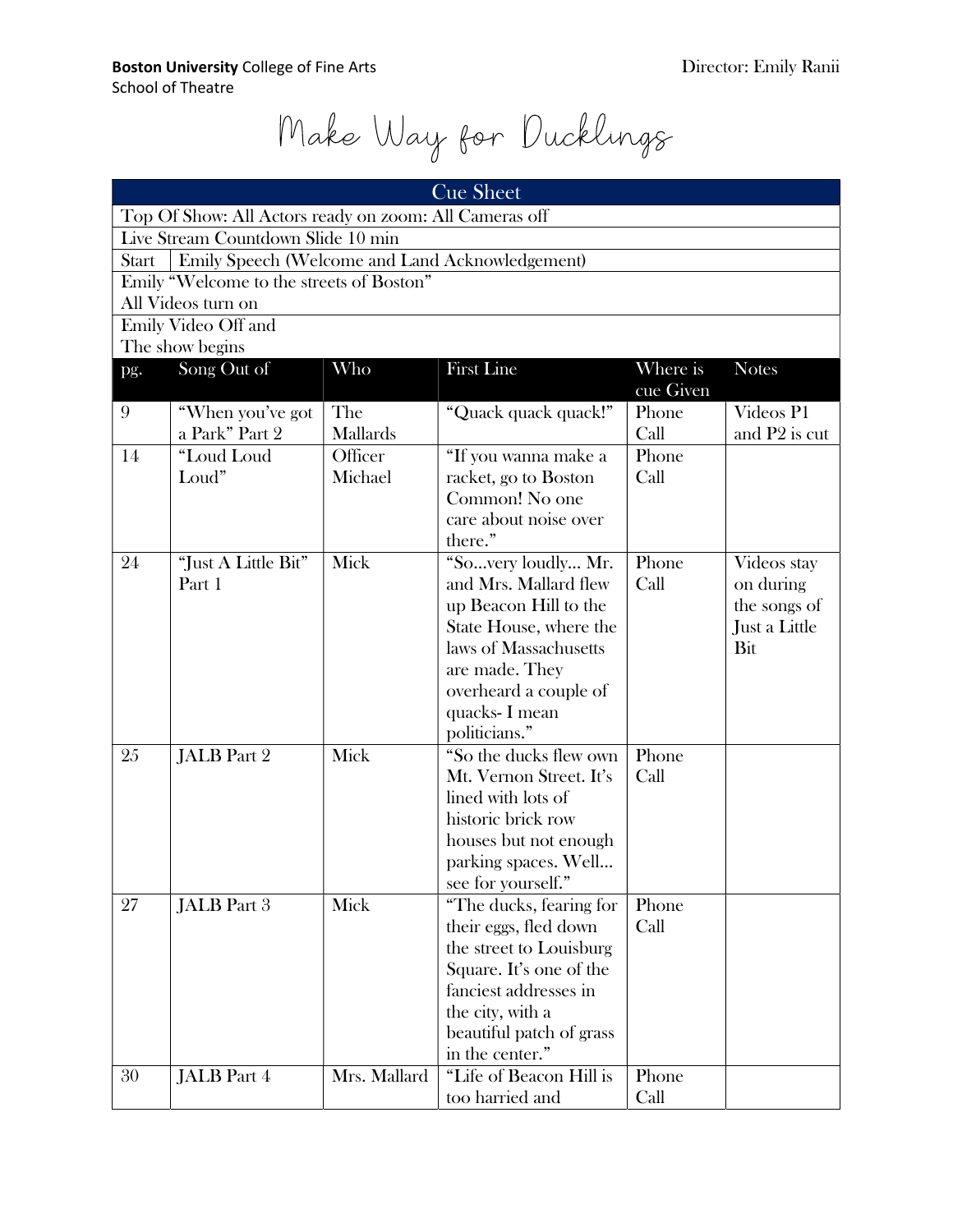Make Way for Ducklings

|        |                    |              | hurried. After what      |                    |                   |
|--------|--------------------|--------------|--------------------------|--------------------|-------------------|
|        |                    |              | that terrible turtle did |                    |                   |
|        |                    |              | to our first family of   |                    |                   |
|        |                    |              | eggs, we have to find a  |                    |                   |
|        |                    |              | quiet and safe place to  |                    |                   |
|        |                    |              | nest."                   |                    |                   |
| 34     | "No Complaints"    | Mick         | "Looks like the          | Phone              |                   |
|        |                    |              | pressure might be        | Call               |                   |
|        |                    |              | getting to the Mallards. |                    |                   |
|        |                    |              | Parents can get a little |                    |                   |
|        |                    |              | uptight about what they  |                    |                   |
|        |                    |              | want for their kids. Saw |                    |                   |
|        |                    |              | it on a Documentary.     |                    |                   |
|        |                    |              | Meanwhile                |                    |                   |
| 41     | "Make Way for      | Mr. Mallard  | "A bigger nest. Got it." | Phone              | <b>Many Parts</b> |
|        | Ducklings" Part 1  |              |                          | Call               | Videos stay       |
|        |                    |              |                          |                    |                   |
|        |                    |              |                          |                    | on during         |
|        |                    |              |                          |                    | separate          |
|        |                    |              |                          |                    | parts             |
| 45     | <b>MWFD Part 2</b> | Mrs. Mallard | "Mr. Mallard, please     | Phone              | Have been         |
|        | and Part 3         |              | be quiet, I have to      | Call               | stitched          |
|        |                    |              | concentrate!"            |                    | together          |
| 48     | <b>MWFD Part 4</b> | Jack         | Hello                    | Zoom               | First not         |
|        |                    |              |                          | Chat               | phone call        |
| 54     | "Follow my         | Mrs. Mallard | "They have to waddle     | Phone              | Mr. and           |
|        | Example" Part 1    |              | to the water before      | Call               | Mrs.              |
|        |                    |              | they can swim in it."    |                    | Mallards          |
|        |                    |              |                          |                    | camera stay       |
|        |                    |              |                          |                    | on during         |
|        |                    |              |                          |                    | songs             |
| 56     | FME Part 2         | Mrs. Mallard | "Okay, little ducklings. | Phone              |                   |
|        |                    |              | Line up"                 | Call               |                   |
| $57\,$ | FME Part 3         | Quack        | "Question?"              | $\overline{Z}$ oom |                   |
|        |                    |              |                          | Chat-but           |                   |
|        |                    |              |                          | natalie can        |                   |
|        |                    |              |                          | also tell          |                   |
|        |                    |              |                          | Julian             |                   |
| 59     | FME Part 4         | Quack        | "Me! I just need to      | Zoom               |                   |
|        |                    |              | find my spatula."        | Chat-but           |                   |
|        |                    |              |                          | natalie can        |                   |
|        |                    |              |                          | also tell          |                   |
|        |                    |              |                          | Julian             |                   |
|        |                    |              |                          |                    |                   |